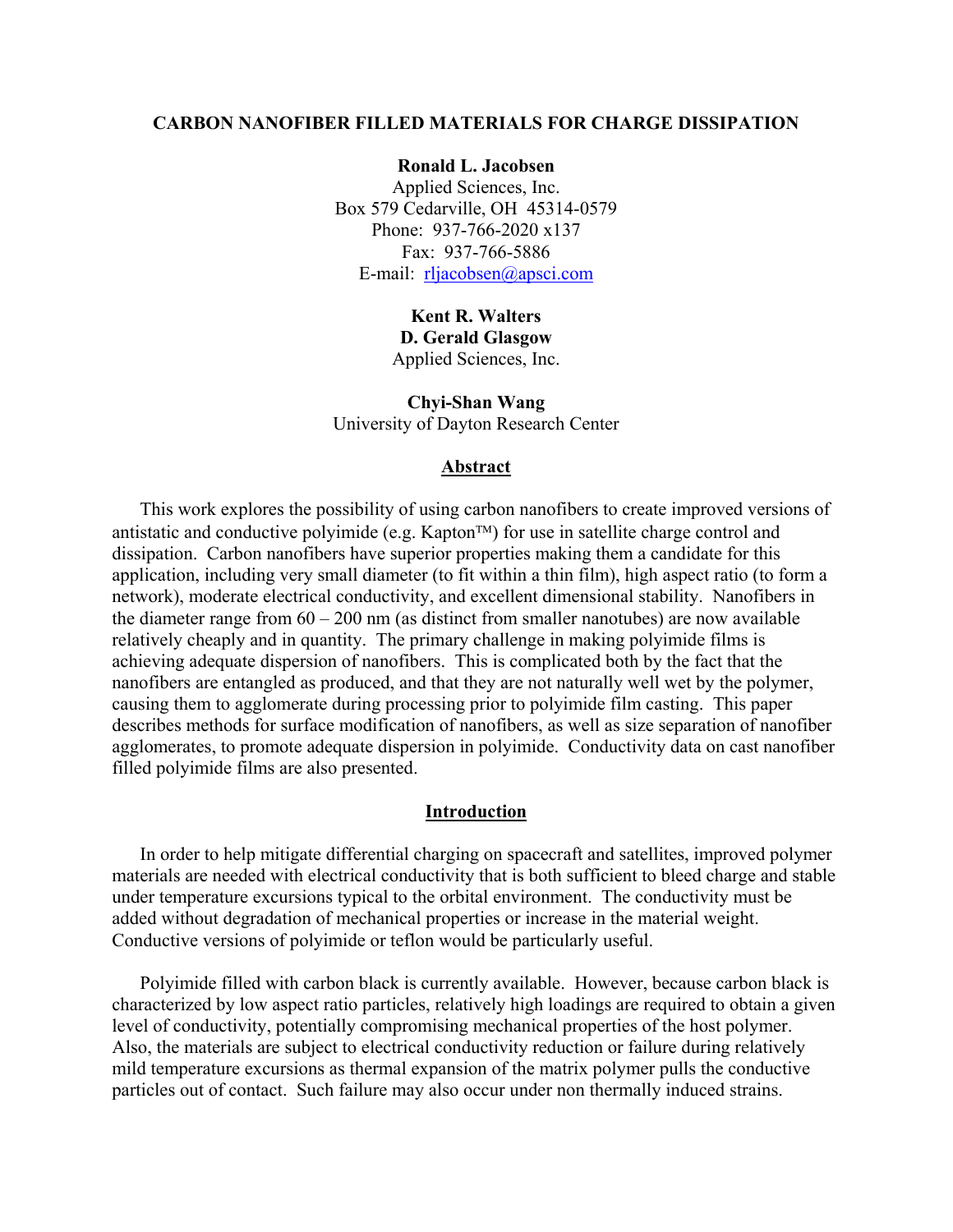The work reported on here seeks to employ low cost carbon nanofibers to create improved forms of carbon filled polyimide. The high aspect ratio of the nanofibers is conducive to formation of a conductive network that both achieves a given level of conductivity at lower loading than is possible for low aspect ratio particles, and is less susceptible to disruption during thermal or mechanical expansion of the matrix. The primary challenges in crafting such a material include achievement of good dispersion of the nanofibers, and creation compatibility between the nanofiber surface chemistry and the polymer processing chemistry.

### **Carbon Nanofibers**

The carbon nanofibers used in this work were Pyrograf<sup>®</sup>-III. The diameter of this nanofiber is typically in the range from  $60 - 200$  nm, with a length of  $10 - 100$  microns, and thus an aspect ratio in the range of 150 – 1500. The morphology of this nanofiber is that of stacked graphitic cones (as opposed to concentric graphitic cylinders, characteristic of multiwall nanotubes), as shown in Figure 1. Note that the graphitic planes do not run parallel to the fiber axis (indicated by a long white arrow), but are tilted at an angle. It is possible for the nanofiber to have a chemical vapor deposition (CVD) of carbon on the surface (as indicated in the figure). However the nanofibers used in the current effort typically do not. While the face of a graphitic plane can be a very inert surface that is difficult modify without damage to a nanofiber/nanotube, the exposed edges of these planes typical of Pyrograf<sup>®</sup>-III can allow more freedom for chemical modification to tailor the nanofiber for compatibility with specific polymers and polymer chemistries.



**Figure 1. Morphology of Pyrograf-III carbon nanofibers.** 

## **Nanofiber Dispersion**

A key to achieving the best performing materials is to obtain the best possible dispersion of carbon nanofibers. This is a particular challenge for carbon nanofibers because they form entangled bundles during their growth process, and because the same property that allows them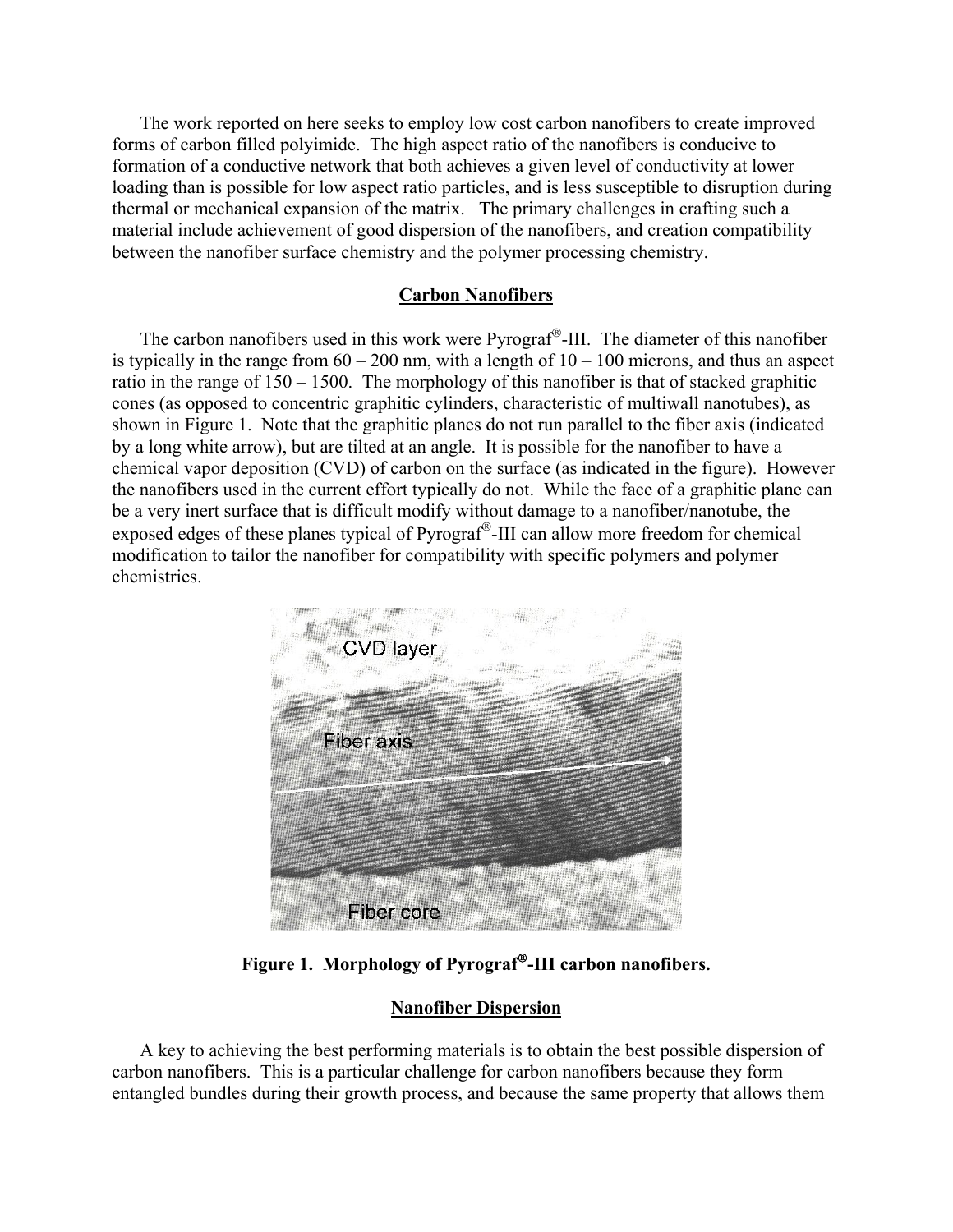to form a conductive network at low volume, their high aspect ratio, also makes it difficult for them to move past one another to become disentangled. (Indeed, some aggressive methods to achieve dispersion do so by reducing the aspect ratio, which is detrimental to the desired goal.) Truly monodisperse nanofibers may be extremely difficult to achieve, and often the best one can strive for is to minimize the size of entangled groups of nanofibers. Such minimization of bundle diameter is especially important for polyimide films, which are typically less than 4 mils (100 microns) thick. In these materials, a large nanofiber bundle is not just inefficiently dispersed, but actually represents a visible flaw in film, compromising its mechanical integrity.

Three methods have been used to minimize nanofiber bundle diameter and achieve better dispersion: ultrasonic agitation, a chemical method for sorting nanofiber bundles by size, and chemical modification of the nanofiber surface to promote solvent compatibility.

Ultrasonic agitation was somewhat effective improving nanofiber dispersion and reducing nanofiber bundle size. Table 1 shows an example of how the distribution of bundle diameters changes for nanofiber suspended in water as a function of sonication time. The "mean" column gives the bundle diameter, in microns, that represents the  $50<sup>th</sup>$  percentile of those in suspension. The "d10" and "d90" columns given the diameter for the  $10<sup>th</sup>$  and  $90<sup>th</sup>$  percentiles, respectively. "d99.9" indicates the maximum observed bundle diameters. One can see that sonication reduces the bundle diameters at all percentiles. One also observes that the accessible surface area of the nanofiber increases as the nanofibers are dispersed. Importantly, the size of the largest bundles is greatly reduced. Ideally, the maximum bundle diameter should be below 20 µm for casting of high quality polyimide films. Sonication alone is not sufficient to achieve this goal.

| Sonication time | d10      | Mean      | d90       | d99.9     | Surface Area<br>$\text{cm}^2/\text{cm}^3$ |
|-----------------|----------|-----------|-----------|-----------|-------------------------------------------|
| (min)           | $\mu$ m) | $(\mu m)$ | (µm)      | $(\mu m)$ |                                           |
|                 | 13.61    | 48.56     | 98.67     | 145.00    | 2,569                                     |
|                 | 5.79     | 18.58     | 29.06     | 45.24     | 7,397                                     |
|                 | 4.44     | 16.92     | 24.84     | 37.47     | 9,008                                     |
| 10              | 3.89     | 16.18     | 23.68     | 36.90     | 10,651                                    |
| projected)      | $\sim$ 3 | $\sim$ 16 | $\sim$ 23 | $\sim$ 35 | ~12,000                                   |

**Table 1. Example of nanofiber bundle diameter distribution vs. sonication time.**

A second method for reducing bundle diameter in the final material is to sort the larger bundles out of the mix at the start. This can be done by a chemical process in which the nanofiber is treated with starch. The starch attaches to the outside of the nanofiber bundles and facilitates their suspension in water. This sets up a competition between the starch working to hold the fiber bundles in suspension, and gravity. Only smaller bundles, with a higher surface to volume ratio, and therefore a larger proportion of starch, are able to stay in suspension. Large bundles precipitate and can be removed before further processing. The starch can then be easily removed from the nanofiber that is retained in suspension.

Table 2 shows an example of nanofiber bundle diameter distributions after a starch sorting procedure. Here we see that the diameter distribution is improved at all percentiles relative to unsonicated nanofiber, and in particular there the size of particles at and below the  $10<sup>th</sup>$  percentile is much smaller than even for the most sonicated nanofiber. The accessible surface area is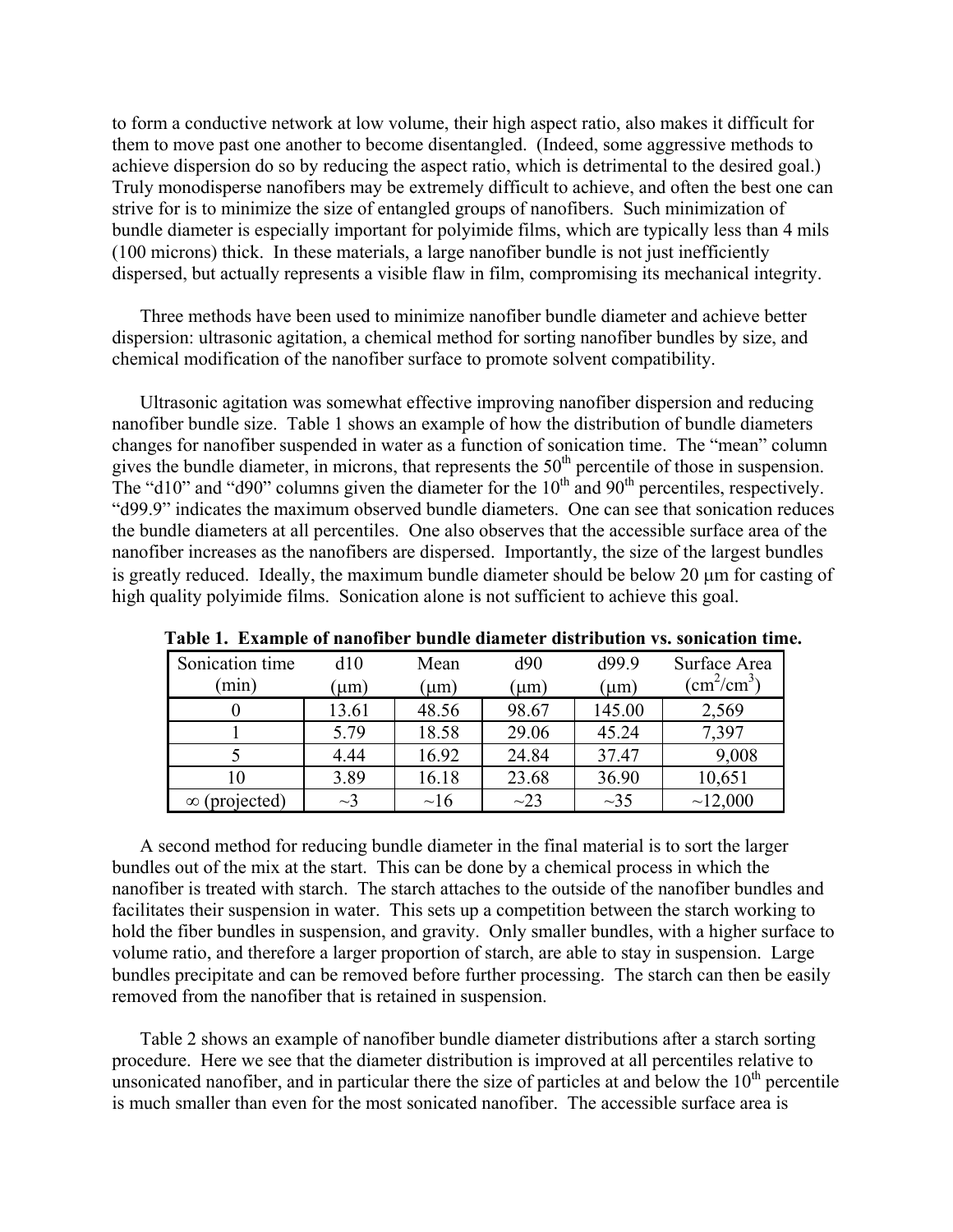concomitantly increased. There still remain a small percentage of larger diameter bundles, but these seem to be more readily broken up by sonication than those that have not received the starch treatment, as evidenced by the last line of the table. (Presumably, these are bundles of nanofibers that are less densely packed than others. Such bundles would allow starch to penetrate toward their center, giving them a high proportion of starch and better tendency toward suspension. Also, such loosely packed bundles would more easily fall apart during sonication.) The combination of the starch and sonication treatments appears to reduce all bundle diameters below the 20 um limit for high quality films.

| Sample Treatment       | 110  | mean | ብዕበ  | 90 OP | Surface Area |
|------------------------|------|------|------|-------|--------------|
| Starched               | 9.61 |      | 76.4 | 86.4  |              |
| Starched and Sonicated |      |      |      |       |              |

Finally, dispersion can be enhanced by treating the nanofiber for maximum compatibility with the solvent needed for casting the given polymer system. Polyimides, such as Kapton<sup>TM</sup>, are typically cast from a chemistry that starts with the polymer dissolved in dimethylacetamide (DMAc) or similar solvent. The carbon nanofibers must also be suspended and dispersed in the solvent. As grown, the nanofibers are incompatible with DMAc and tend to precipitate out in larger agglomerates. To overcome this, the surface must be functionalized with carboxylic acid groups (COOH). This can be accomplished by wet treatment with sulfuric and nitric acid, which can put up to 20 atom % of oxygen, primarily in the form of carboxylic acid, on the nanofiber surface. Somewhat lesser, but still sufficient, amounts of oxygen can added by proprietary alkaline wet chemistry or *in situ* modification of the nanofiber growth process. The latter two methods are more amendable to large scale production than the acid based treatment. Nanofibers treated by the above methods were found to suspend readily in DMAc, and to disperse far better than untreated nanofiber.

### **Polyimide Film Casting and Properties**

A 75 micron (3 mil) thick film cast in a Kapton<sup>TM</sup>-like material with 16.7 % carbon nanofibers by weight was adequately strong (as determined by qualitative inspection), and had an electrical conductivity of 70  $\Omega$ /square (equivalent to a bulk resistivity of 0.5  $\Omega$ -cm). This material was cast from a solution in DMAc.

A similar effort in a polyamic acid derived polyimide resulted in a sample with resistivity of approximately 30  $\Omega$ /square. The mechanical properties of this specimen were also acceptable. This material, with a ketone linkage rather than the ether linkage typical of Kapton, was cast from a solution of n-methyl pyrrolidone (NMP).

The electrical performance of these films is superior as compared to Du Pont's current version of conductive polyimide, Kapton 275XC, which has a conductivity of 230 to 290  $\Omega$ /sq. It is apparent that there is latitude to work at lower nanofiber volume fraction (which could have mechanical benefits) and still obtain improved electrical performance over the state of the art. (It should be noted that the Kapton film was not cast with the best nanofiber dispersion so far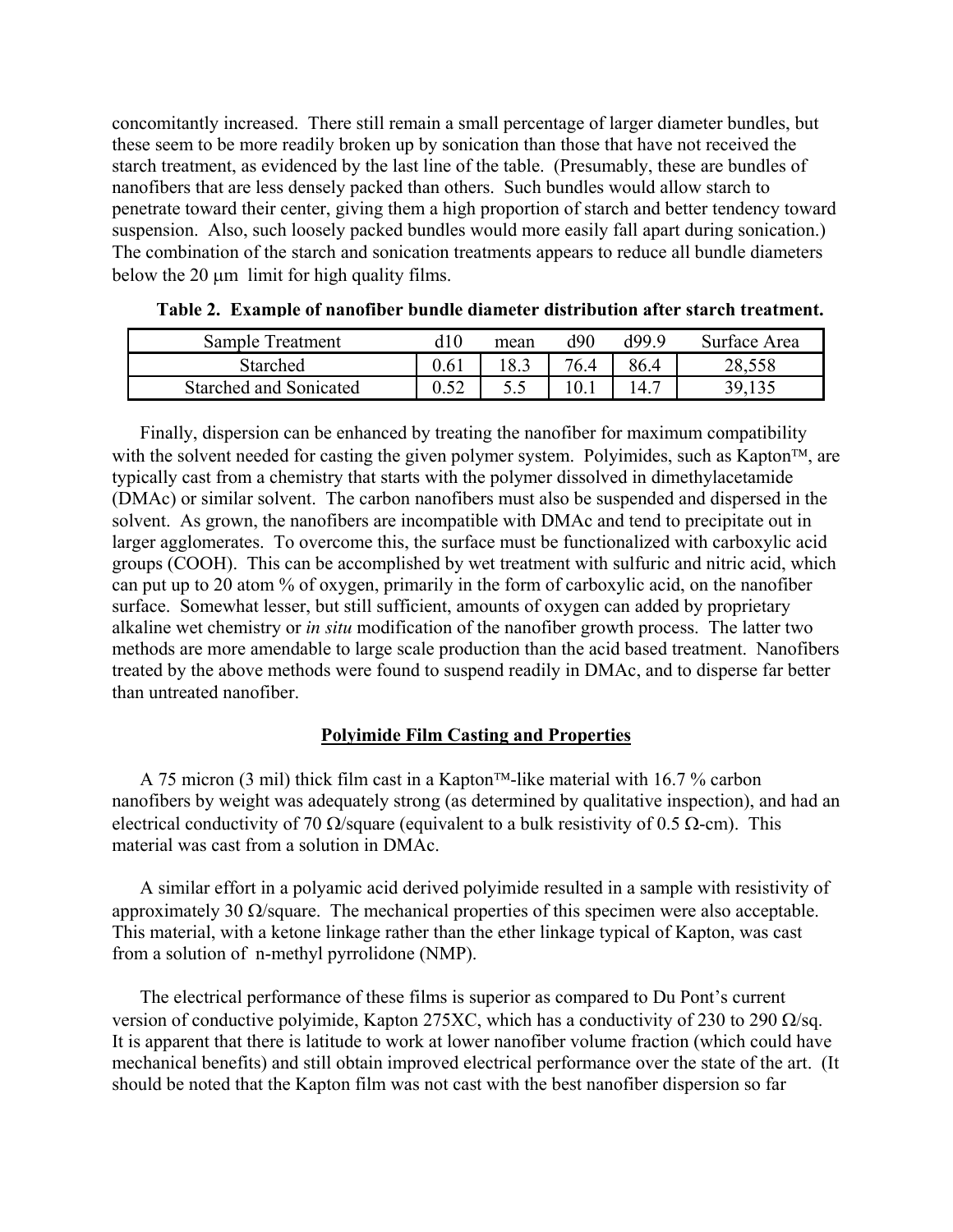observed, and it is possible that further gains in performance will result when a more uniform film is cast from a suspension containing smaller nanofiber agglomerations.)

Additional casting efforts are underway to study higher and lower loadings of nanofibers, and to extend into other polyimide materials, such as bis analine M, and oxydianaline.

#### **Conclusion**

While this remains a work in progress, with much of the parameter space yet to be examined and some improvements in the degree of nanofiber dispersion desirable, it appears that carbon nanofibers can indeed be the basis for an improved family of conductive polyimide materials, giving specific levels of conductivity at lower loading fractions than carbon black based materials.

### **Acknowledgements**

The authors would like to thank Paul Meloni of Du Pont (Dallas, TX) for advice in material preparation, and conducting some dispersion and casting tests. Also, we thank Robert Gray of Maverick Corporation (Blue Ash, OH) for supplying polyimide.